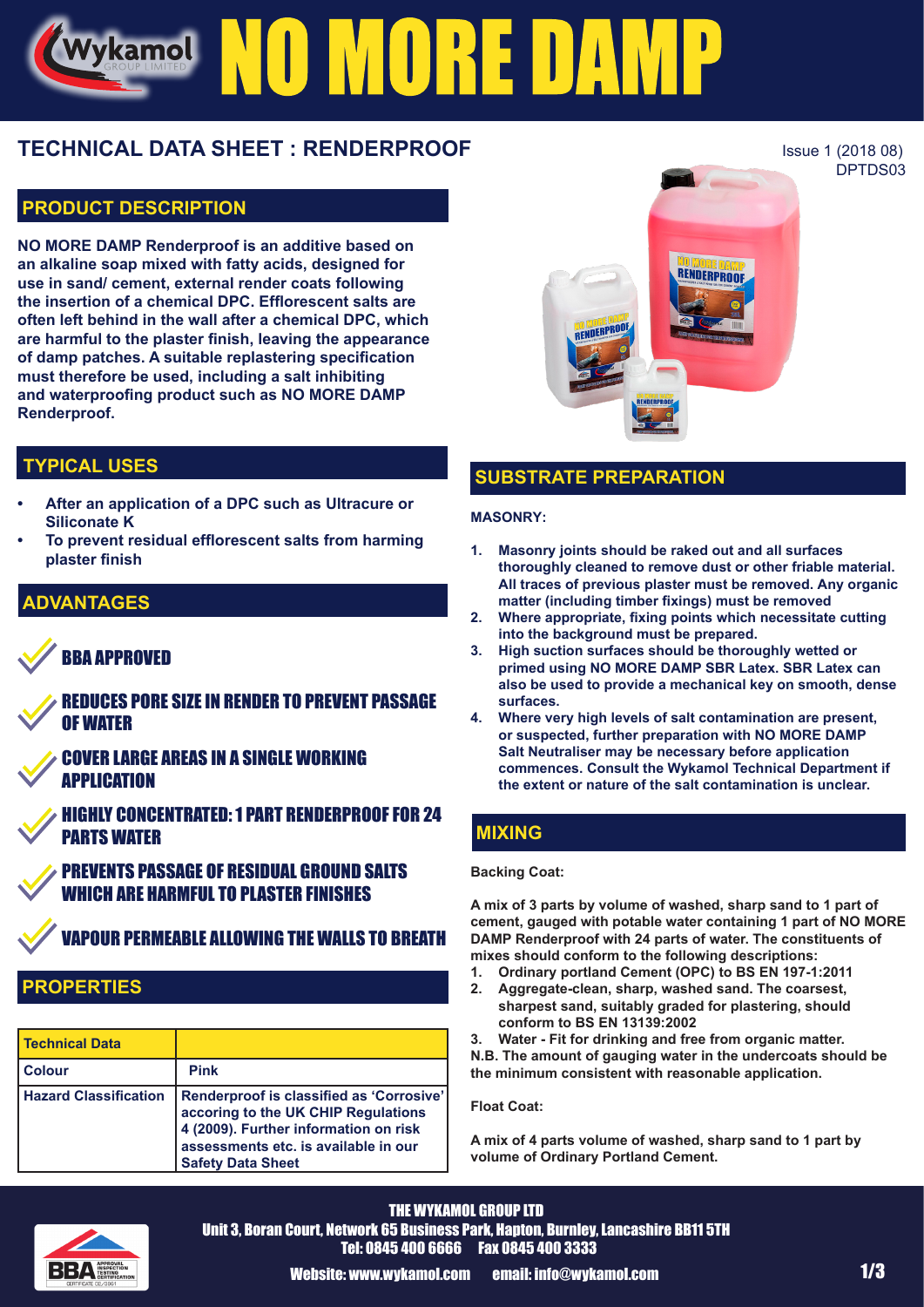# Wykame! NO MORE DAMP

# **TECHNICAL DATA SHEET : RENDERPROOF** ISSUE 1 (2018 08)

DPTDS03

## **MIXING**

| <b>Pack Size</b> | <b>Gauging Water</b>                                             |  |
|------------------|------------------------------------------------------------------|--|
| 1 Litre          | 24 Litres of gauging water in dry sand<br>per 50 Kg of cement    |  |
| 5 Litre          | 120 Litres of gauging water in dry sand<br>per 250 Kg of cement  |  |
| 25 Litre         | 600 Litres of gauging water in dry sand<br>per 1250 Kg of cement |  |

# **APPLICATION**

#### **Backing Coat:**

**The plaster should be applied to a thickness of 10-12 mm. The backing coat should finish at least 50 mm above the solid floor and must not bridge the damp-proof course. Care should be taken to avoid dropping plaster or other debris through the gap between the wall and the edge of any suspended floor. The surface should be scratched as it begins to set, to give a good key for subsequent coats.**

#### **Float Coat:**

**The plaster should be applied to a thickness of 8-10 mm in the same areas as the backing coat.**

#### **Subsequent Coats:**

**No more than two plaster coats should be applied in one continuous working process. If a greater thickness is required:**

- **1. The first coats should be scratched and left to cure for 7-14 days**
- **2. Apply NO MORE DAMP SBR Latex as a primer before proceeding**
- **3. The sand/ cement undercoats should be scrape finished and mist sprayed for the first 48 hours to reduce the risk of shrinkage and cracking.**



## **APPLICATION CONDITIONS & LIMITATIONS**

**Under no circumstances should Gypsum based plaster be used for the backing or float coat, nor should it be added to the mix of either coat.**

**NO MORE DAMP Renderproof is not suitable for use in lime-based mixes or mixes with a lower cement content than recommended.**

**The recommended sand and cement mix can be used to to 'dab' any angle beads etc. to avoid salting.**

#### **CURING**

**A minimum of 24 hours curing time must be allowed after application of the float coat, even under ideal curing conditions.**

#### **CLEANING EQUIPTMENT**

**All tools should be cleaned with water immediately after use.**

#### **FINISHING**

**A finishing coat of NO MORE DAMP High Impact Finish should be applied to complete the system. Please see the relevant Technical Datasheet for application instructions.**

#### **DECORATION**

**Initial decoration should be delayed as long as possible and should not be applied within 14 days of the finish plaster coat.**

**Temporary decoration should be limited to a vapour permeable finish such as a breathable paint. Final decorations which reduce permeability, such as papers and oil paints, should not be applied until the walls have dried out, with at least 12 months being allowed following temporary decoration (for typical 225 mm brickwork walls).**

**Drying times for thicker walls may extend to several years and will depend, in part, on the level of winter time heating etc. If impermeable decorative finishes are to be applied, in such situtations an alternative approach to re-instatement may be considered, involving the use of vapour impermeable 'air-gap' membranes.**

#### **PACK SIZES**

| <b>Product Code</b>   | <b>Pack Size</b> |
|-----------------------|------------------|
| <b>RENDERPROOL1L</b>  | 1 Litre          |
| <b>RENDERPROOL5L</b>  | 5 Litre          |
| <b>RENDERPROOF25L</b> | 25 Litre         |



THE WYKAMOL GROUP LTD Unit 3, Boran Court, Network 65 Business Park, Hapton, Burnley, Lancashire BB11 5TH Tel: 0845 400 6666 Fax 0845 400 3333